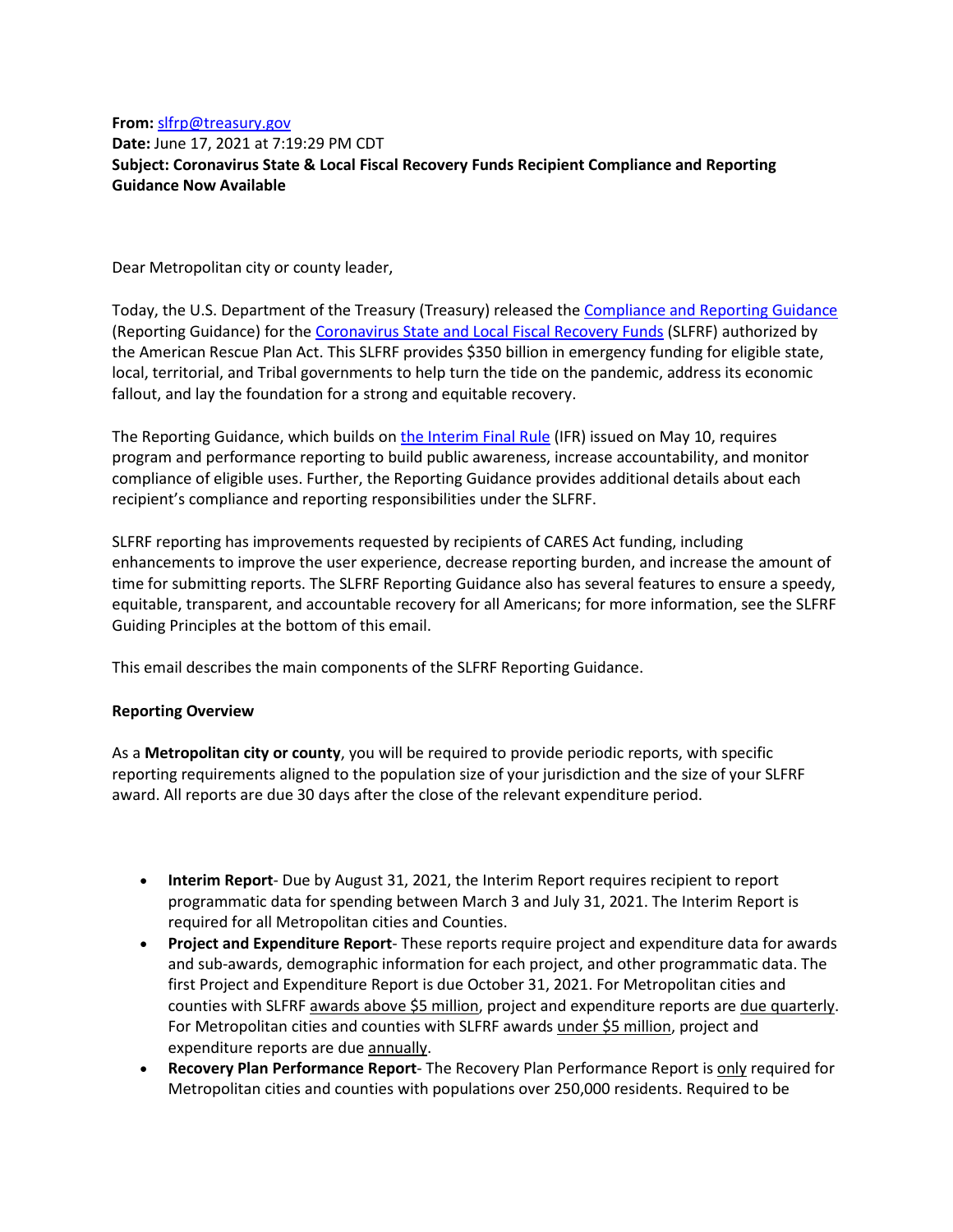published annually on your website and provided to Treasury, the Recovery Plan Performance Report will contain detailed project performance data, including information on efforts to improve equity and engage communities. The first Recovery Plan Performance Report is due August 31, 2021.

#### **User Guide and Upcoming Webinars**

Before the Interim Report and Recovery Plan Performance Reports are due, Treasury will provide a detailed User Guide to help recipients enter their information into the reporting system. In addition, Treasury plans to host a series of technical assistance webinars to help recipients comply with relevant reporting requirements. The first webinar will provide an overview of your jurisdiction's specific reporting obligations for SLFRF. As such, webinars are arranged as following according to the population size and amount of your SLFRF award:

- Metropolitan cities and counties with a population that exceeds 250,000 residents Thursday, June 24 at 1:30 p.m. ET [\(Please register for the webinar here\)](https://ustreasury.zoomgov.com/webinar/register/WN_lXhMfmxNSjSSxuk4vWMopA)
- Metropolitan cities and counties with a population below 250,000 residents which received more than \$5 million in SLFRF funding –
	- o Thursday, June 24 at 12:00 p.m. ET [\(Please register for the webinar here\)](https://ustreasury.zoomgov.com/webinar/register/WN_IAzO-CRRTPmTfXiAarAWQw)
	- o Friday, June 25 at 1:30 p.m. ET [\(Please register for the webinar here\)](https://ustreasury.zoomgov.com/webinar/register/WN_7RmFi3nETsiIV_6UkvP7uw)
- Metropolitan cities and counties with a population below 250,000 residents which received less than \$5 million in SLFRF funding
	- o Tuesday, June 22 at 11:30 a.m. ET [\(Please register for the webinar here\)](https://ustreasury.zoomgov.com/webinar/register/WN_nLyVsWIbSA6Ywo5ifl6KvA)
	- $\circ$  Wednesday, June 23 at 1:30 p.m. ET [\(Please register for the webinar here\)](https://ustreasury.zoomgov.com/webinar/register/WN_HMJn7wI-TcKnjbuVYod6PQ)

You are strongly encouraged to attend the webinar that is focused on your jurisdiction specific reporting requirements.

#### **SLFRF Reporting Guidance Principles**

The SLFRF Reporting Guidance has several features to ensure a speedy, equitable, transparent, and accountable recovery for all Americans. Specifically, the SLFRF Reporting Guidance is:

- **Accountable:** The SLFRF requires program and performance reporting to build public awareness, increase accountability, and monitor compliance of eligible uses. Recipients are required to account for every dollar spent and provide detailed information on how funds are used.
- **Transparent:** Those recipients receiving the largest amount of funds will be required to publicly post a detailed Recovery Plan Performance Report each year so the public is aware of how funds are being used and outcomes are being achieved. In addition, Treasury will provide comprehensive public transparency reports using the project and expenditure reports that recipients are required to provide.